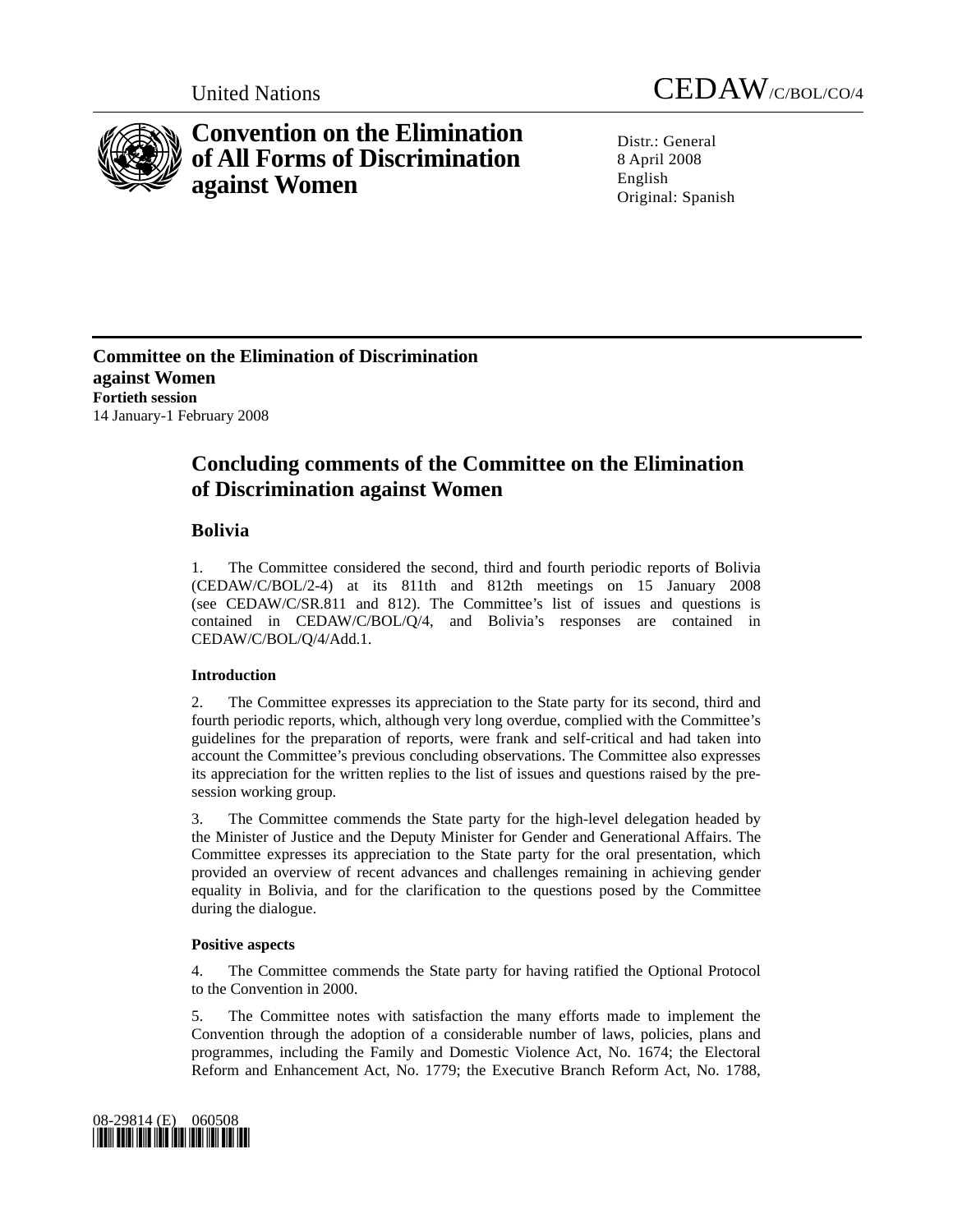promoting gender equality; the Citizens' Associations and Indigenous Peoples Act; the Law on Protection for Victims of Crimes against Sexual Freedom, No. 2033; and Act No. 3325 on Trafficking in Persons and Related Offences; the National Public Policy Plan for the Full Exercise of Women's Rights; the National Maternity and Childhood Insurance Scheme; and the National Reproductive Health Plan.

#### **Principal areas of concern and recommendations**

6. **While recalling the State party's obligation to systematically and continuously implement all the provisions of the Convention, the Committee views the concerns and recommendations identified in the present concluding observations as requiring the State party's priority attention between now and the submission of the next periodic report. Consequently, the Committee urges the State party to focus on those areas in its implementation activities and to report on action taken and results achieved in its next periodic report. It calls upon the State party to submit the present concluding observations to all relevant ministries, to Parliament, and to the judiciary so as to ensure their full implementation.**

7. The Committee is concerned at the disparity between the de jure and de facto situation regarding the legal protection of women and gender equality. While the Committee welcomes the legislative reforms carried out and the bills currently before Parliament designed to improve the status of women in Bolivia, it is concerned that discriminatory provisions still remain in the State party's criminal and civil law. In this regard, special reference is made to article 317 of the Penal Code which provides that there shall be no punishment in cases of rape and other abuses when perpetrators marry their victims, and to article 130 of the Family Code on the grounds for divorce.

8. **The Committee urges the State party to take the necessary measures to ensure the full implementation of existing legislation on gender equality. The Committee urges the State party to streamline procedures for review of the compatibility of those laws with the Convention, to repeal without delay all legislation that discriminates against women, including discriminatory provisions in its criminal and civil law and to ensure the enforcement of laws prohibiting discrimination against women.** 

9. The Committee, while taking note of the various internal reforms in the Department for Gender and Generational Affairs, is concerned at the lack of institutional stability of national machineries for the advancement of women, their limited decision-making power and the fact that they lack the financial and human resources to effectively promote the implementation of the Convention and foster gender equality, at the central, local and municipal government levels. The Committee is also concerned at the lack of a comprehensive gender mainstreaming policy, including at the local and municipal government levels, as a central element of the State party's strategic priorities.

10. **The Committee requests the State party to enhance the institutional status of the national machinery for the advancement of women and provide it with sufficient decision-making authority and with human and financial resources at the central, regional and municipal government levels to effectively promote and coordinate the application of a substantive gender mainstreaming strategy for the implementation of the Convention in all policy areas and by all levels of Government. The Committee encourages the State party to formulate, adopt and implement an integrated and comprehensive national plan of action directed to achieving gender equality and the advancement of women.** 

11. The Committee is concerned at the persistence of high levels of poverty and social exclusion among Bolivian women, particularly among women living in rural areas,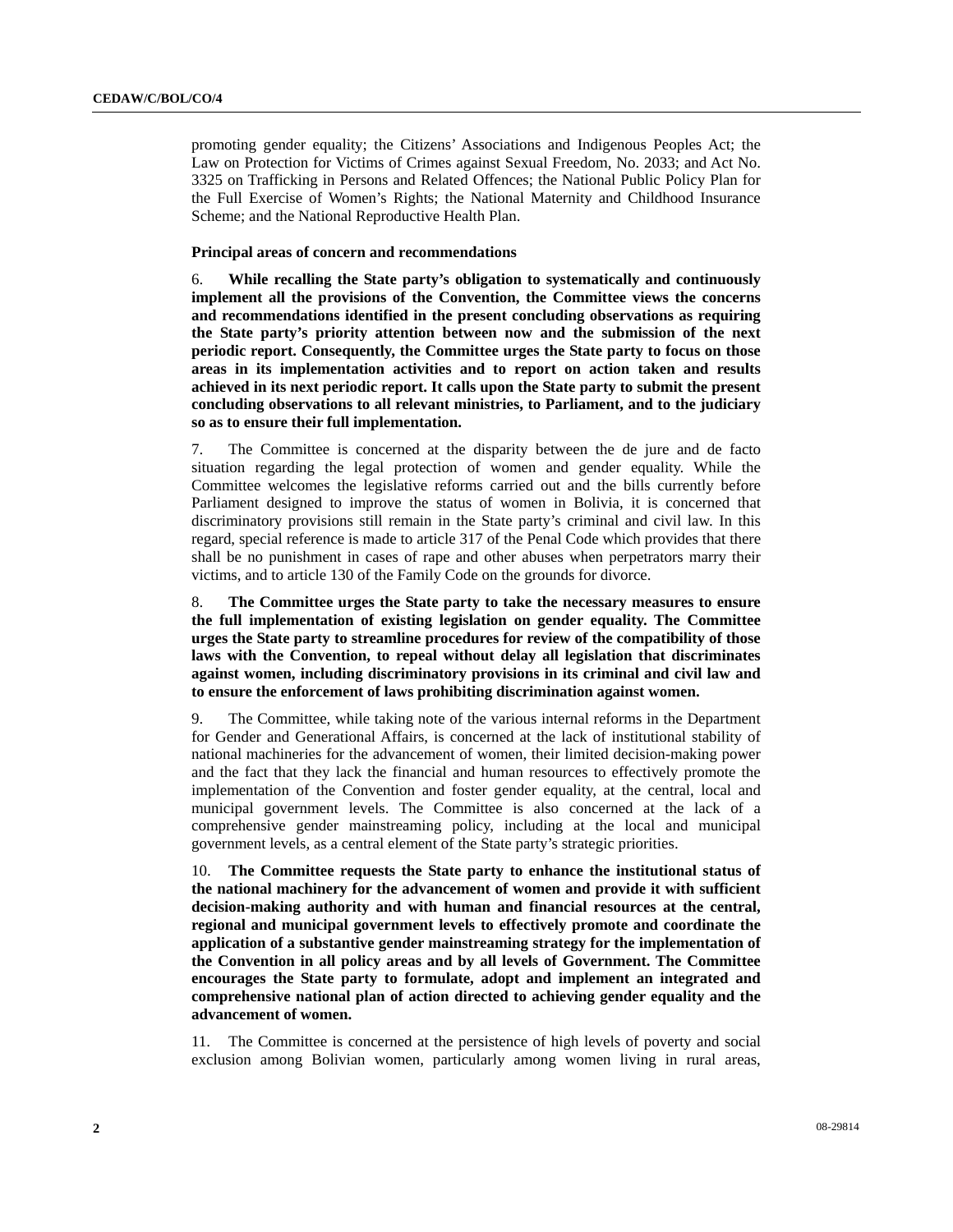indigenous women, older women and women with disabilities, and their insufficient access to land, housing and basic social services. The Committee notes that the free market economy without a social dimension, which has contributed to the increase in poverty, may have a greater impact on the poverty situation of women. The poverty conditions of women are reflected in their high illiteracy rates, low school enrolment and completion rates, poor access to health care, including sexual and reproductive health, leading to high rates of maternal mortality, and lack of access to land, housing, income-generating training opportunities and basic social services.

12. The Committee recommends that the impact of the free market economy on women's poverty situation be studied and appropriate measures to address this be integrated in the poverty reduction strategy.

13. **The Committee urges the State party to ensure that all poverty eradication policies and programmes integrate a gender perspective and explicitly address the structural nature and various dimensions of poverty faced by women, in particular women living in rural areas, indigenous women, older women and women with disabilities. It recommends that the State party strengthen its efforts to implement nationwide effective educational programmes in the areas of functional literacy, skills and income-generating training, including the provision of microfinance schemes, as a means of poverty alleviation, and adopt measures to ensure women's equal access to land, housing, healthcare and basic social services.** 

14. The Committee is particularly concerned that the Afro-Bolivian community is socially invisible and marginalized due to the fact that it is not recognized in the national statistics, which hinders their access to basic social services and makes, in particular, Afro-Bolivian women suffer from the intersections of race- and gender-based forms of discrimination.

15. **The Committee urges the State party to take the necessary steps to enable men and women in the Afro-Bolivian community to have access to all basic social services, through their inclusion in the national statistics, to address the specific vulnerability of Afro-Bolivian women and reports on measures taken in this respect in its next report.** 

16. The Committee is concerned that women's access to justice is limited because of their high rates of illiteracy, lack of information on their rights, lack of legal assistance tailored to their needs, lengthy legal proceedings and related costs, and the insufficient understanding of the Convention by the judiciary.

17. **The Committee urges the State party to create the necessary conditions for women, particularly for women living in poverty and rural and indigenous women, to have access to justice and enhance where appropriate, in the relevant languages, women's legal literacy, awareness of their rights and capacity to effectively claim them. It further urges the State party to take additional measures to disseminate information in the appropriate forms about the Convention, the procedures under the Optional Protocol and the Committee's general recommendations, and to implement training programmes for prosecutors, judges and lawyers that cover all relevant aspects of the Convention and the Optional Protocol.** 

18. While noting the State Party's efforts, the Committee is concerned that there is still a considerable number of women, particularly indigenous women in rural areas, older women and women with disabilities, who do not have identity documents and can therefore have neither access to public institutions nor to the relevant social services and benefits.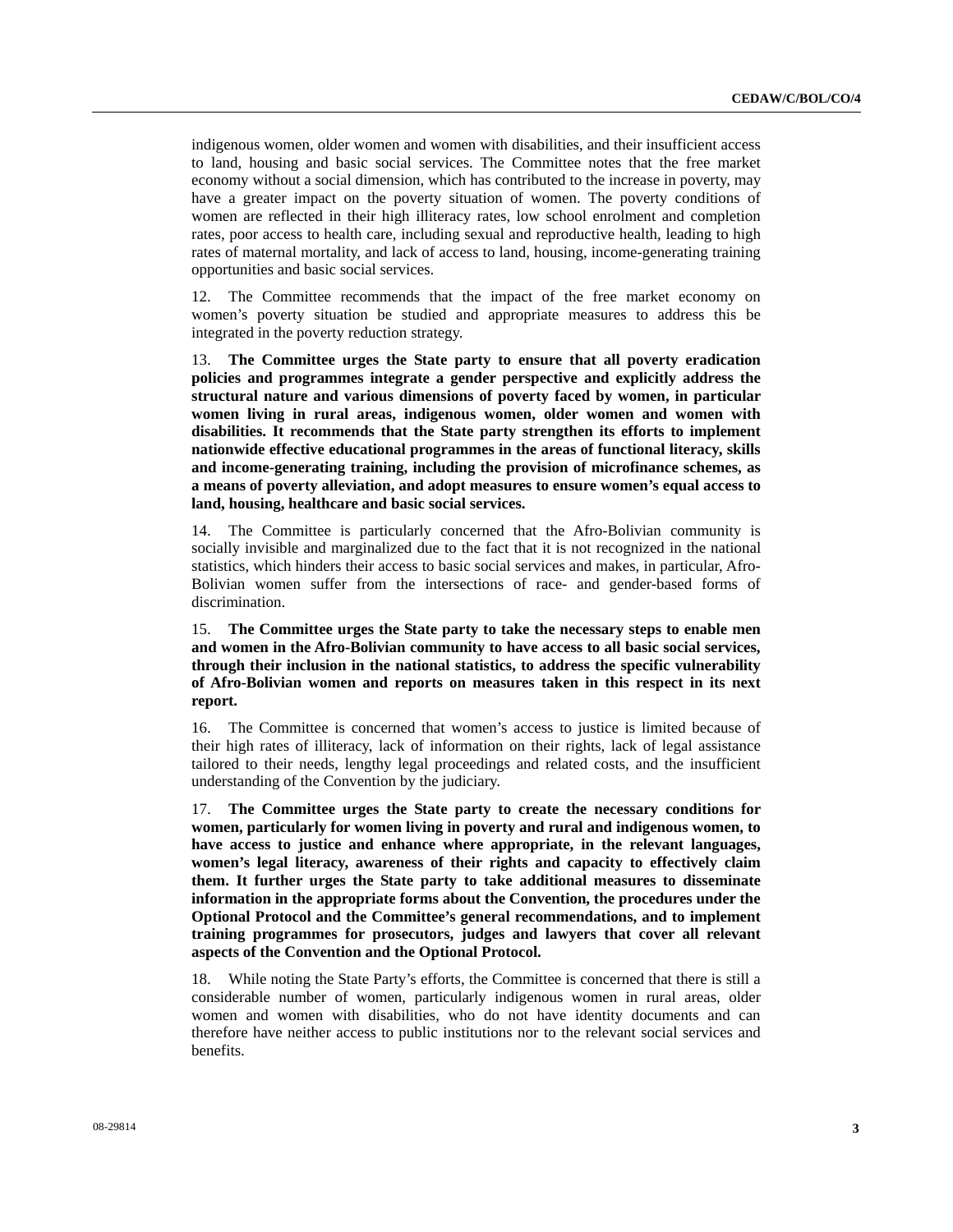19. **The Committee calls on the State party to continue to expedite and facilitate the process of registration of women, particularly indigenous women in rural areas, older women and women with disabilities, and issue birth certificates and the relevant identity documents. The Committee urges the State party to establish concrete goals and timetables for this process and provide information on the progress achieved in its next report.** 

20. Despite the existence of awareness-raising programmes, the Committee is concerned at the persistence of traditional stereotypes relating to the roles and responsibilities of women and men within the family, in the education system and in society in general, which reinforce their sense of inferiority and affect their status in all areas of life and throughout their life cycle. The Committee is concerned that the most recent educational reform has not dealt with these subjects in depth.

21. **The Committee recommends the development of policies and implementation of programmes for women and men in both the rural and urban areas aimed at eliminating stereotypes associated with traditional roles within the family and manifested in the education system, employment, politics and society in general. It also recommends that the media be encouraged to project positive images of women and of the equal status, roles and responsibilities of women and men in the private and public spheres.** 

22. While congratulating the State party for its recognition of cultural diversity and the differences and specificities of indigenous communities in legislation, the Committee is concerned that the emphasis placed on such specificities might detract from compliance with the provisions of the Convention relating to non-discrimination and formal and substantive equality between men and women. The Committee is particularly concerned that, while the recognition of community justice by the State party might make it easier for the indigenous and rural people to have access to justice, it might operate to perpetuate stereotypes and prejudices that discriminate against women and violate the human rights enshrined in the Convention.

23. **The Committee urges the State party to ensure that indigenous concepts and practices are in conformity with the legal framework of the Convention and to create the conditions for a wide intercultural dialogue that would respect diversity while guaranteeing full compliance with the principles, values and international norms for the protection of human rights, including women's rights.** 

24. While the Committee takes note of various legislative and political initiatives to reduce violence against women, including domestic and sexual violence, it remains gravely concerned about the extent, intensity and prevalence of such violence in the State party, which borders on feminicide, and about the lack of statistical data thereon. The Committee is particularly concerned about the shortcomings of Law No. 1674 on Family and Domestic Violence and Law No. 2033 on the Protection of Victims of Crimes against Sexual Freedom, in particular the priority given to reconciliation and family integrity, as well as about the fact that judicial personnel persuade women victims not to claim their rights before the judicial system.

25. **The Committee calls upon the State party to ensure that existing legislation to combat violence against women and girls, especially domestic and sexual violence, is appropriately formulated and enforced, and give priority attention to the design and implementation of a comprehensive strategy to combat and eradicate all forms of violence against women, in conformity with general recommendation 19, to prevent violence, punish offenders and provide services for victims. Such a strategy should also include awareness-raising measures and sensitization of, in particular, the**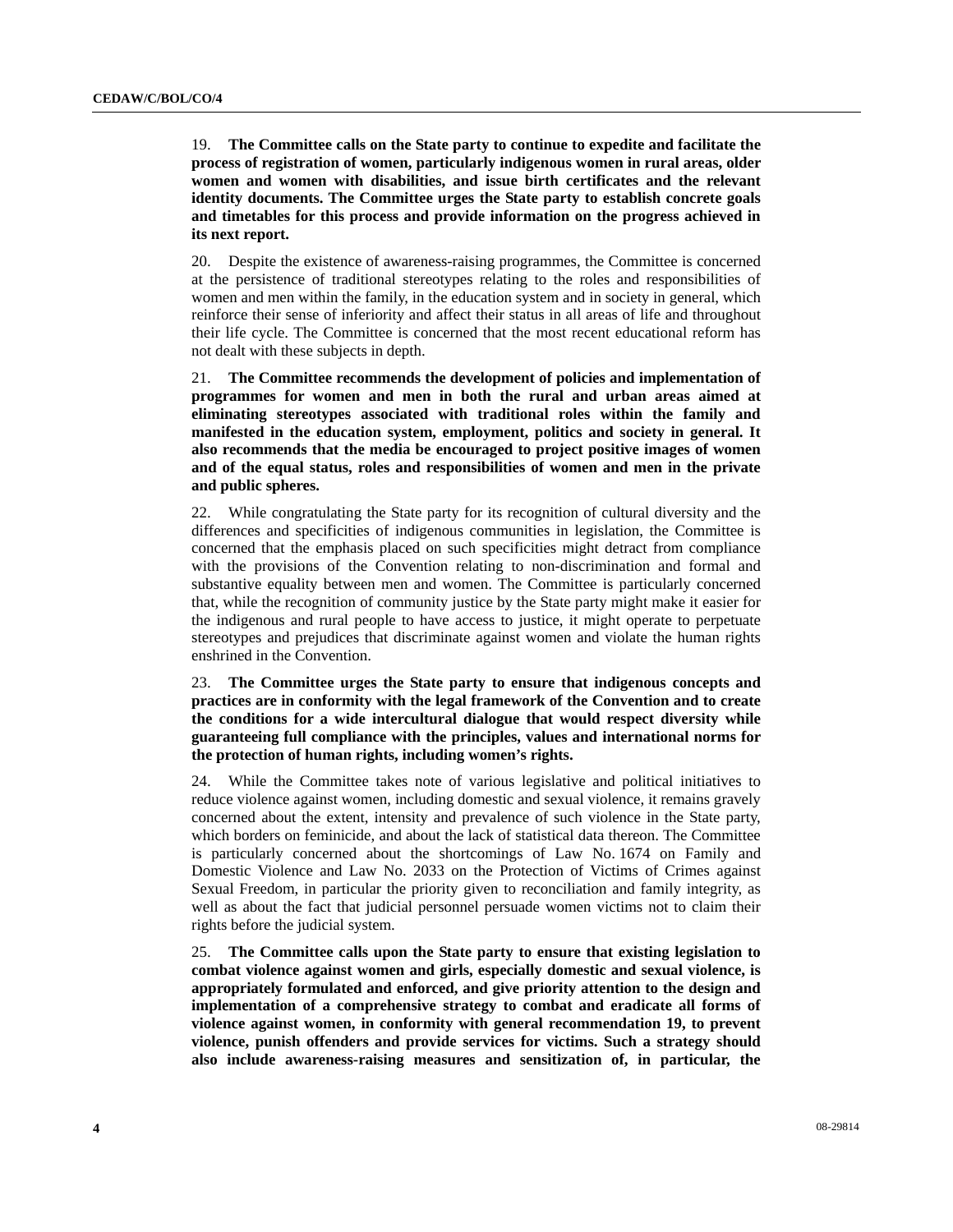**judiciary, law enforcement officers and prosecutors, as well as teachers, health-care and social workers and the media. The Committee encourages the State party to provide statistical data on the incidence of domestic violence, and information on steps taken to deal with the problem, progress achieved and remaining obstacles in its next periodic report.** 

26. While noting the State party's recent initiatives to address the problem of trafficking in, and the sexual exploitation of, women and girls, including Act No. 3325 on Trafficking in Persons and Related Offences, the Committee remains concerned about the persistence of trafficking in the State party and the insufficient information on its causes and extent in the country, and the absence of adequate measures to combat the trafficking in, and sexual exploitation of, women and girls at the national and regional levels.

27. **The Committee urges the State party to promulgate and fully implement its legislation on trafficking and sexual exploitation of human beings, as well as national plans of action and other measures to combat all forms of trafficking, and sexual exploitation of women. The Committee encourages the State party to promote, as far as possible, regional agreements on this issue in the Southern Common Market area. It also recommends that the State party tackle the root cause of trafficking and sexual exploitation by stepping up its efforts to improve the economic situation of women and thereby eliminate their vulnerability to exploitation and trafficking, and that it adopt measures for the rehabilitation and social integration of women and girl victims of trafficking and sexual exploitation as well as effective penalties for those who commit such crimes.** 

28. The Committee is concerned at the dearth of special temporary measures introduced by the State party to accelerate the achievement of de facto equality between women and men, as provided for in article 4, paragraph 1, of the Convention and the Committee's general recommendation No. 25, and at the Government's apparent lack of understanding of the nature and purpose of and need for the special temporary measures set out in the Convention.

29. **The Committee urges the State party to establish a legislative basis for temporary special measures, in accordance with article 4, paragraph 1, of the Convention and the Committee's general recommendation No. 25, and apply them in areas where necessary to accelerate the achievement of the substantive equality of women in all areas covered by the Convention.** 

30. While welcoming the recent appointment of five women ministers and acknowledging the importance of the legal provisions establishing quotas for women's participation in elected bodies, the Committee expresses its concern at the insufficient representation of women in senior posts in many areas of professional and public life, for example, in the judiciary, particularly, at the highest levels. It is also concerned that, at the higher levels, women continue to play a much smaller role than men in economic life. While the Committee takes note of the draft Law against Political Harassment of Women currently under consideration, it is particularly concerned at the incidence of such violence against women in government posts.

31. **The Committee recommends the adoption of dynamic and effective policies to increase women's participation at all levels of professional and public life, including the adoption of temporary special measures and appropriate penalties for failure to comply with existing provisions aimed at establishing a threshold and ceiling for each sex, and of other proactive effective measures to support their implementation. The Committee urges the State party to adopt, as soon as possible, the draft Law against Political Harassment of Women with a view to combating and eradicating such**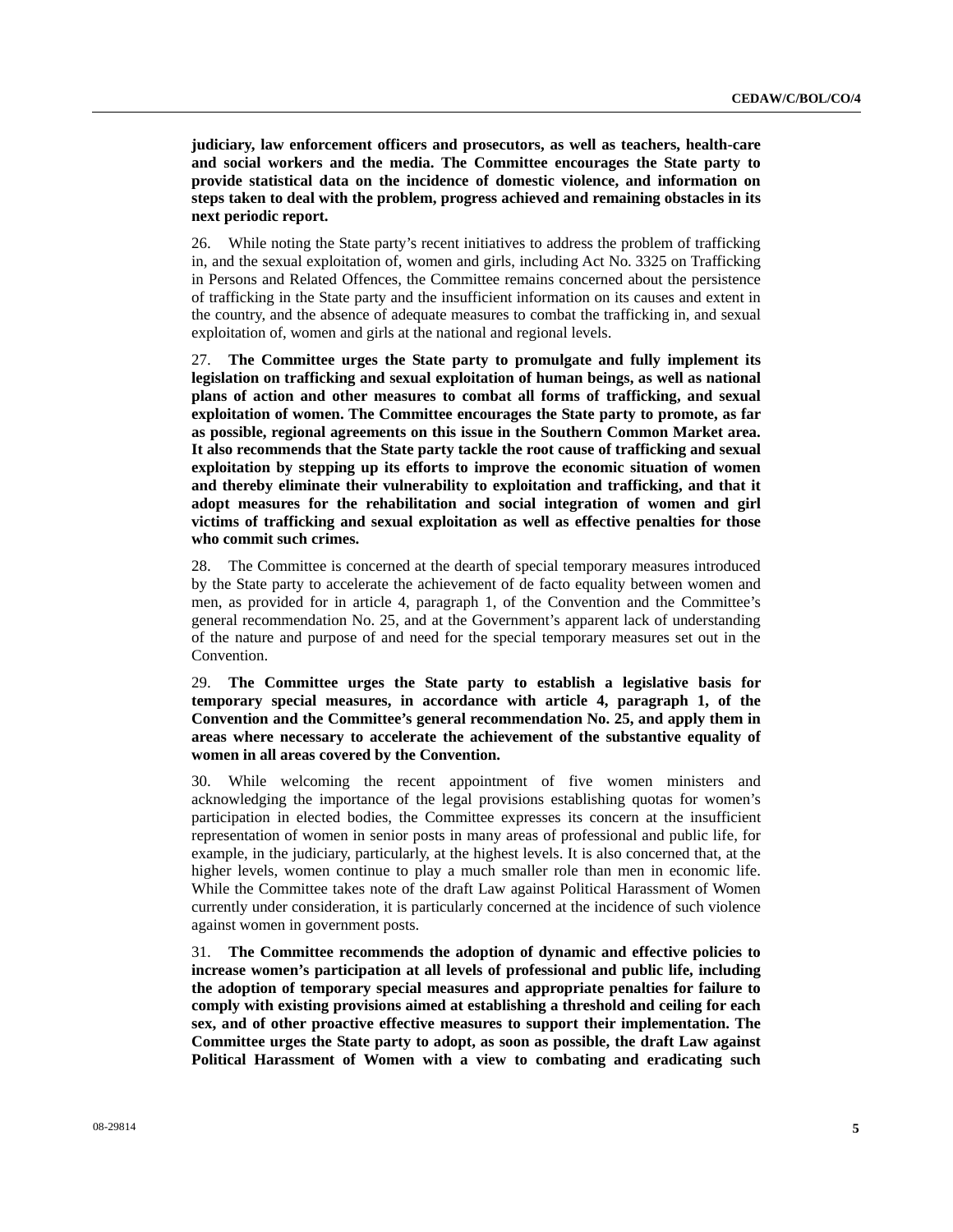**violence and ensuring that female victims of political harassment have access to means of protection and effective resources, that the perpetrators of such acts are duly prosecuted and punished and that women are effectively protected against reprisals.** 

32. While noting the State party's efforts to reduce illiteracy and improve boys' and girls' access to education and ensure that they remain in school, for example, through the "Juancito Pinto" scholarship or the "Yo sí puedo" ("Yes I Can") Literacy Programme, the Committee is concerned at the low level of education of rural and indigenous women and girls, who continue to be at a serious disadvantage in terms of access to and quality of education, as well as the number of years they attend school, basically owing to the lack of infrastructure, distance, the risk of violence, the cost of transport and language.

33. **The Committee urges the State party to adopt all necessary measures, including temporary special measures, in accordance with article 4, paragraph 1, of the Convention and the Committee's general recommendation No. 25 on temporary special measures, with a view to reducing girls' illiteracy and school dropout rates, particularly in rural and indigenous areas, and to provide an education, whether formal or informal, and in the relevant languages, to these women and girls.** 

34. Despite the existence of employment legislation, the Committee is concerned at the persistence of inequalities in the labour market, in particular the limited employment opportunities for women and the existence of a huge gap in men's and women's wages, clear-cut job segregation and poor working conditions.

35. **The Committee recommends the adoption of measures to guarantee the implementation of the provisions of article 11 of the Convention and the implementation of the relevant conventions of the International Labour Organization that have been ratified by Bolivia. The Committee urges the State party to establish effective mechanisms to monitor compliance with existing legislation and ensure non-discrimination in employment and equal pay for work of equal value.** 

36. The Committee notes with concern the lack of a general employment policy to address women in the informal sector, in particular women in the agriculture and domestic work who are excluded from all social protection and benefits. The Committee is also concerned at the lack of data on women's work in formal and informal sectors of the economy.

37. **The Committee recommends the adoption of a gender-sensitive employment policy to address women in the informal sector, in particular women in the agriculture and domestic work. The Committee further recommends the systematic collection of data disaggregated by sex, age, rural and urban area and ethnicity with respect to women in the formal and informal sectors of the economy.** 

38. The Committee notes with particular concern the high vulnerability of girls in child labour and the specific threats girls with and without families experience on the street. The Committee also notes the weaknesses in the design and allocation of financial resources to the National Plan for the Progressive Elimination of the Worst Forms of Child Labour (2000-2010), including its focus on girls, which impedes the establishment of mechanisms to monitor and follow up its gender-sensitive impact.

39. **The Committee requests the State party to address the issue of child labour in general, and the vulnerable situation of girls in particular, and to rectify the weaknesses in the design and allocation of financial resources to the National Plan for the Progressive Elimination of the Worst Forms of Child Labour (2000-2010) and align its policies and legislation with the obligations it assumed under International**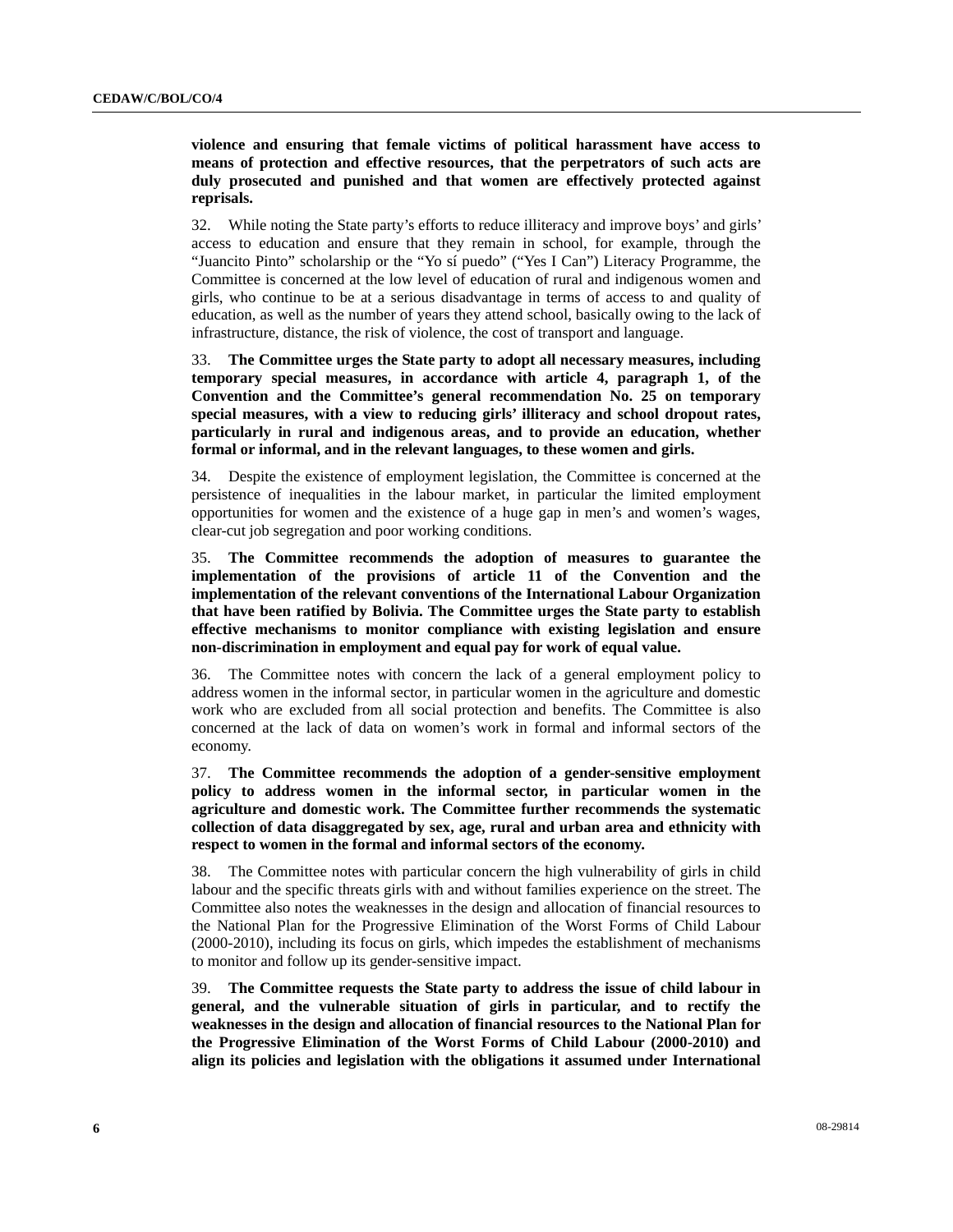**Labour Organization Convention No. 138 concerning the Minimum Age for Admission to Employment (14 years) and Convention No. 182 concerning the Prohibition and Immediate Action for the Elimination of the Worst Forms of Child Labour.** 

40. The Committee expresses concern at the State party's insufficient recognition and protection of women's sexual health and reproductive rights, in particular, the fact that Law No. 1810 — the framework Law on Sexual and Reproductive Rights adopted in 2004 — is still "frozen" and has not been promulgated, limiting access to sexual and reproductive health services by the entire population of Bolivian females. The Committee is particularly concerned at the data provided by the State party regarding the gap between the observed and desired fertility rates among Bolivian women, particularly in the rural area, as well as the high number of teenage pregnancies and the impact of such pregnancies on those girls' enjoyment of their rights.

41. **The Committee urges the State party to take the necessary steps to overcome the stalemate surrounding Law No. 1810 and to promulgate the Law as soon as possible. The Committee also urges the Government to strengthen the implementation of family planning and reproductive health programmes and policies designed to afford women and adolescent girls, particularly in the rural areas, effective access to information on health-care services, particularly reproductive health and available contraceptives, in accordance with the Committee's general recommendation No. 24 on women and health and the Beijing Declaration and Platform for Action. The Committee recommends that the State party step up its efforts to incorporate age-appropriate sex education in school curricula and organize information campaigns to prevent teenage pregnancies.** 

42. The Committee is concerned at the lack of a gender perspective in the delivery of health services limiting to women of child-bearing age. The Committee expresses its concern at the high rate of maternal mortality in the State party, caused mainly by pregnancy-related problems and the lack of appropriate medical care, particularly in the rural areas. The Committee is also concerned about the difficulties in obtaining a legal abortion — both therapeutic and ethical — owing, inter alia, to the lack of implementing regulations for the laws in force and the tendency, as a result, for many women to seek illegal and unsafe abortions.

43. **The Committee recommends that the State party integrate a gender perspective into its national health policy in line with general recommendation 24 and improve access to health services to the most vulnerable groups of women, in particular rural and indigenous women. The Committee urges the State party to act without delay and adopt effective measures to resolve the problem of the high rate of maternal mortality by guaranteeing adequate prenatal, childbirth and post-natal care, and ensuring access to health-care facilities and medical assistance provided by trained workers in all parts of the country, particularly in the rural areas. The Committee urges the State party to adopt regulations to implement existing laws on Bolivian women's right to therapeutic abortion. The Committee also urges the State party to afford women access to high-quality services for the treatment of complications resulting from unsafe abortions with a view to reducing maternal mortality rates.** 

44. While the Committee takes note of the State party's efforts to raise the age of marriage for women, particularly through current reforms to the Family Code, it is concerned that such reform sets 16 years of age as the minimum age for marriage for both males and females, since marriage at such a young age can prevent girls from pursuing their studies and induce them to drop out of school early.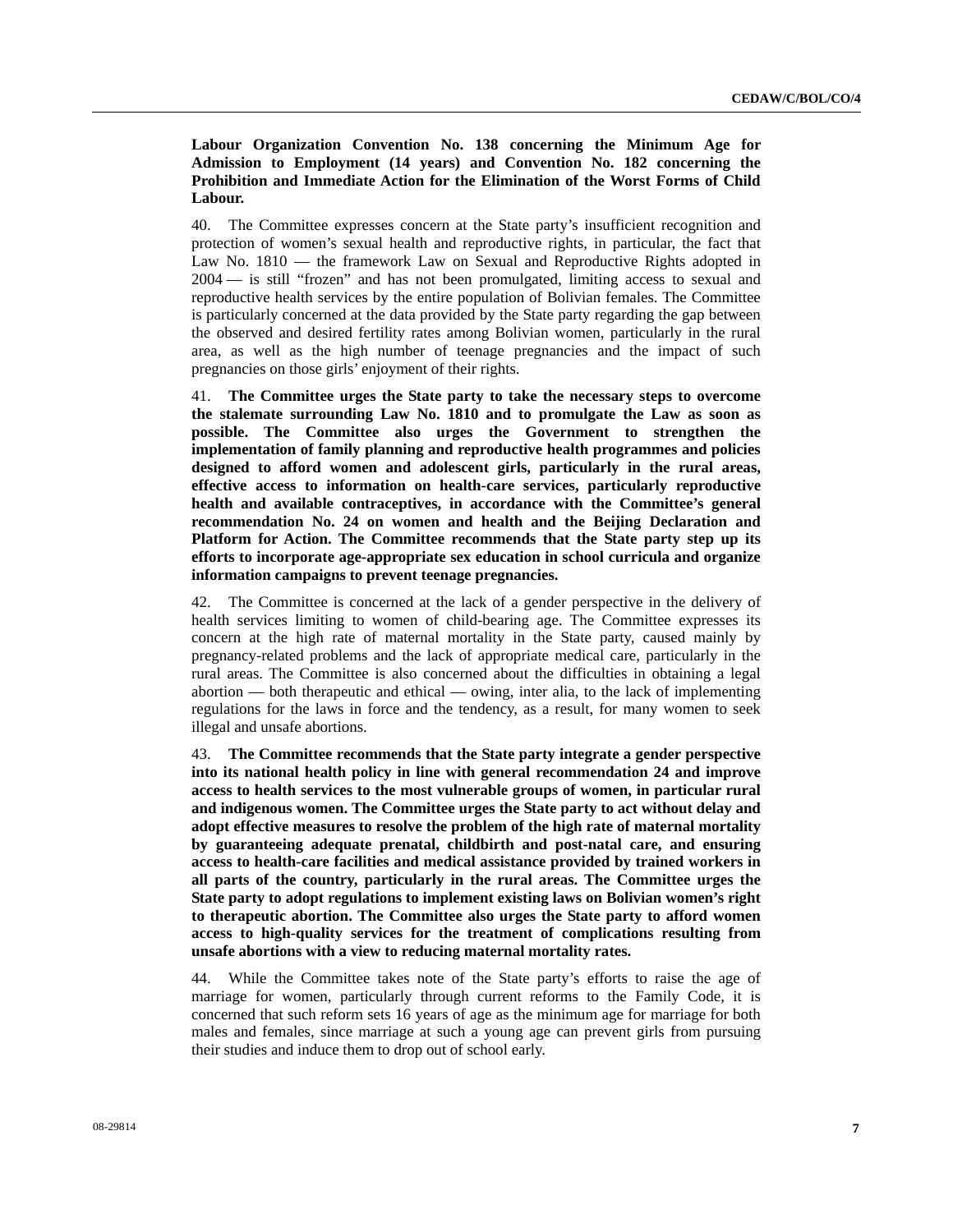45. **The Committee urges the State party to take the necessary steps in this reform currently under way to raise the minimum age for marriage to 18 years of age for both males and females, in line with the provisions of article 1 of the Convention on the Rights of the Child; article 16, paragraph 2, of the Convention on the Elimination of All Forms of Discrimination against Women; and the Committee's general recommendation No. 21 on equality in marital and family relations.** 

46. The Committee regrets the report's lack of statistical data disaggregated by sex, age, rural and urban area and ethnicity, which makes it difficult to accurately assess the real situation of women in most of the areas covered by the Convention. The Committee notes with concern that the paucity of disaggregated data may also impede the State party's own efforts to design and implement specific policies and programmes, and to evaluate their effectiveness in terms of implementing the Convention.

47. **The Committee urges the State party to strengthen, without delay, its current system of data collection in all areas covered by the Convention in order to be able to accurately assess the real situation of women and adequately monitor evolving trends. The Committee urges the State party to use quantifiable indicators to evaluate the impact of the measures adopted and the progress achieved in the attainment of de facto equality between women and men. It encourages the State party to use these data and indicators in formulating laws, policies and programmes for the effective implementation of the Convention. The Committee requests the State party, in its next periodic report, to include such data, disaggregated by urban and rural area and by ethnicity, and to indicate the effects of the measures taken and the results obtained in terms of the practical realization of de facto equality between women and men.** 

48. **The Committee urges the State party to accept, as soon as possible, the amendment to article 20, paragraph 1, of the Convention concerning the meeting time of the Committee.** 

49. **The Committee urges the State party to utilize fully, in its implementation of its obligations under the Convention, the Beijing Declaration and Platform for Action, which reinforce the provisions of the Convention, and requests the State party to include information thereon in its next periodic report.** 

50. **The Committee emphasizes that full and effective implementation of the Convention is indispensable for achieving the Millennium Development Goals. It calls for the integration of a gender perspective and explicit reflection of the provisions of the Convention in all efforts aimed at the achievement of the Millennium Development Goals and requests the State party to include information thereon in its next periodic report.** 

51. **The Committee notes that States' adherence to the nine major international human rights instruments[1](#page-7-0) enhances the enjoyment by women of their human rights and fundamental freedoms in all aspects of life. Therefore, the Committee encourages the Government of Bolivia to consider ratifying the treaties to which it is not yet a party, namely, the International Convention for the Protection of All Persons from Enforced Disappearance, and the Convention on the Rights of Persons with Disabilities.** 

l

<span id="page-7-0"></span><sup>&</sup>lt;sup>1</sup> The International Covenant on Economic, Social and Cultural Rights, the International Covenant on Civil and Political Rights, the International Convention on the Elimination of All Forms of Racial Discrimination, the Convention on the Elimination of All Forms of Discrimination against Women, the Convention against Torture and Other Cruel, Inhuman or Degrading Treatment or Punishment, the Convention on the Rights of the Child, the International Convention on the Protection of the Rights of All Migrant Workers and Members of Their Families, the Convention on the Rights of Persons with Disabilities and the International Convention for the Protection of All Persons from Enforced Disappearance.